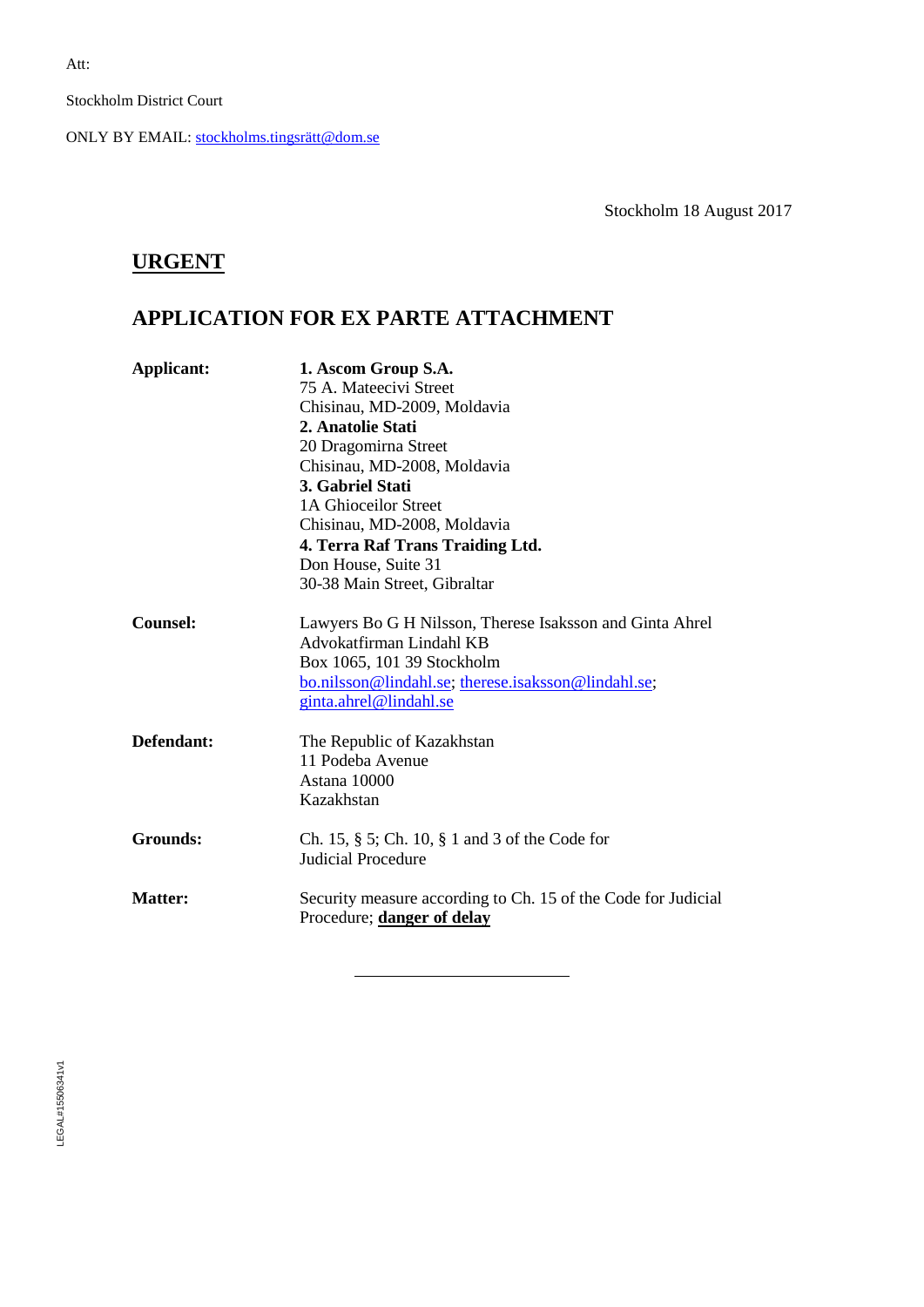In our capacity as counsel for each of Ascom Group S.A., Anatolie Stati, Gabriel Stati and Terra Raf Trans Traiding Ltd. (jointly the "**Investors**"), we are authorised to apply for a security measure to be taken against the Republic of Kazakhstan ("**Kazakhstan**"), as follows.

### **I. CLAIMS**

### **A.** *Ex parte* **attachment in accordance with Ch. 15, § 1 and 5, para. 3 of the Code for Judicial Procedure**

- 1. The Investors requests that the District Court issues a decision of attachment for as much of Kazakhstan's property that the Investors' claim according to the arbitration in case SCC V (116/2010) amounting to USD 8,975,496.40 and USD 497,685,101 including interest for the latter amount according to an annual interest rate corresponding to the average interest of American bonds during a six-month period from and including 30 April 2009 until the payment date, can be presumed to be covered.
- 2. *Ex parte* attachment is primarily requested for all property which is located in Sweden belonging to Kazakhstan. Secondarily, *ex parte* attachment is requested for all shares belonging to Kazakhstan that are registered with Euroclear Sweden according to Exhibit 1.
- 3. The Investors request that the District Court immediately grant the measure without Kazakhstan being provided prior opportunity to make a statement – in accordance with Ch. 15, § 6, para. 1 or the Code for Judicial Procedure, to apply until the arbitration has been executed in full against Kazakhstan.
- 4. The Investors request exemption of their obligation to provide security in accordance with Ch. 15, § 6, para. 1 of the Code for Judicial Procedure.
- 5. In the event of the District Court *sustains* the request for *ex parte* attachment, the Investors also request that the District Court does not notify the defendant until 5 (five) business days after the decision has been made in accordance with § 26, para. 2 of the Regulation (1996:271) for cases and matters in general court.
- 6. In the event that the District Court *refuses* the request for *ex parte* attachment, the Investors wish that the matter *not* be tried as an ordinary application for attachment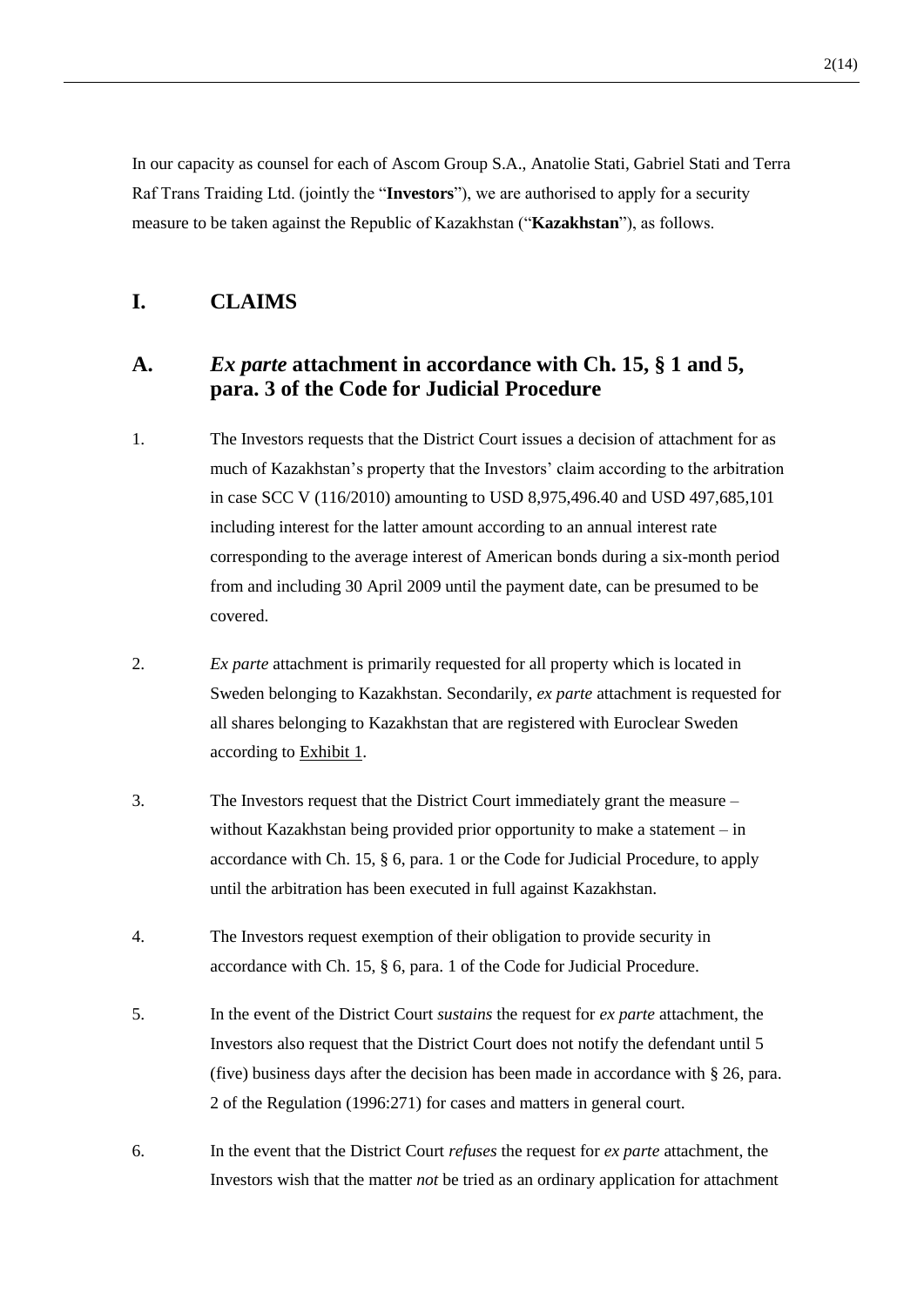where the defendant is notified. Instead, the Investors intend to appeal the decision to the Court of Appeal requesting approval for the *ex parte* claim or – alternatively – withdrawal of the application. Hence, the Investors request that the District Court does not under any circumstances notify the defendant of a decision of refusal.

#### **B. Legal costs**

7. The Investors request reimbursement for their legal costs, amounting to SEK 415,000 as at the application date for work of the law firm Lindahls as well as USD 25,000 for the work of the law firm King & Spaldings (the Investors' international counsel, having represented them at arbitration proceedings and enforcement cases internationally) with regard to enforcement measures.

#### **II. INTRODUCTION**

- 8. On 26 July 2010, the Investors called for an arbitration and submitted that Kazakhstan had violated its obligations according to the international Energy Charter Treaty (the "**ECT**") through breaches of the provisions regarding investor protection. The arbitration took place at the Stockholm Chamber of Commerce (the "**SCC**") and the decision was made on 19 December 2013 in the SCC's case no. V (116/2010), and was amended on 17 January 2014, see Exhibit 2.
- 9. The arbitral tribunal found Kazakhstan guilty of violating its obligations of "*Fair and equitable treatment*" according to section 10 (1) of the ECT. In the arbitration, the Investors were awarded a reimbursement of USD 500 million.
- 10. On 19 March 2014, Kazakhstan disputed the arbitration to the Svea Court of Appeal and claimed that the arbitration was void and requested the annulment of the arbitration, entirely or in part. On 9 December 2016, the Svea Court of Appeal made its decision and dismissed Kazakhstan's claims, see Exhibit 3. Kazakhstan were obligated to pay for the Investors' legal fees amounting to approximately SEK 30 million. It is also apparent from the decision that Kazakhstan may not bring action against such a decision, in accordance with § 43, para. 2 of the Arbitration Act.
- 11. Kazakhstan has not made any payment, in non-compliance with both the arbitration and the decision of the Svea Court of Appeal.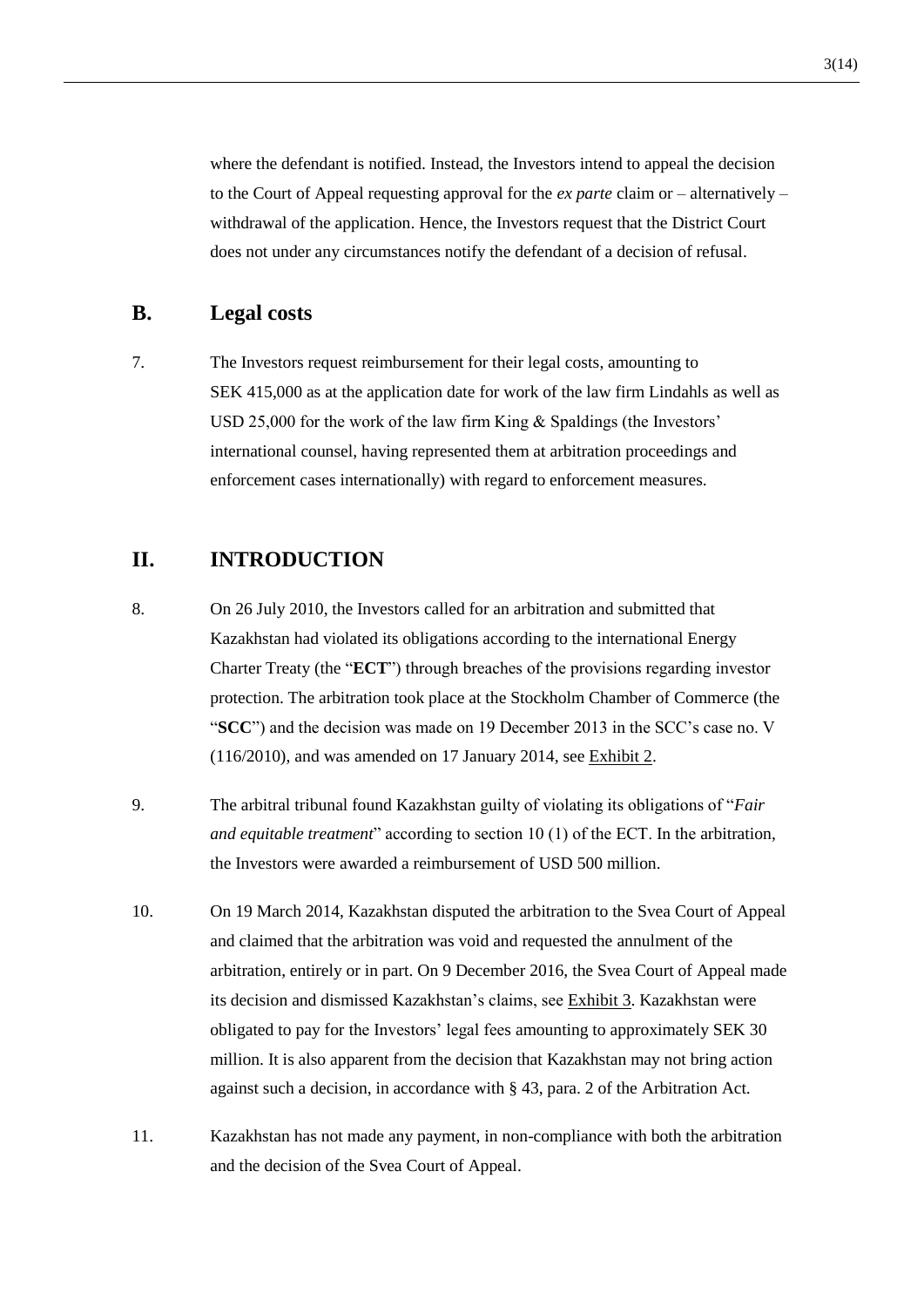12. It has now been brought to the attention of the Investors that Kazakhstan holds assets in Sweden, which – in any event - enables enforcement of the arbitration in part.

## **III. THE INVESTORS HAVE THE RIGHT TO APPLY FOR ATTACHMENT IN ORDER TO RECEIVE SUFFICIENT SECURITY**

- 13. The Investors intend to apply for the enforcement of the Award with the Swedish Enforcement Authority. A meaningful difference between the enforcement of a Swedish arbitral award and a Swedish court judgment is that the counterparty must be given an opportunity to comment before the measure for enforcement of an arbitral award is made (Ch. 3, § 15 of the Enforcement Code). When it relates to the enforcement of a court judgment, the measure can be made without the counterparty being notified (Ch. 4, § 12, para. 2 of the Enforcement Code). It is vitally important for the Investors to have their claims from an arbitration secured through an order for attachment.
- 14. In the preparatory work to the arbitration law and procedure, it appears that it is provided that a party, according to the rules in Ch. 15 of the Code of Judicial Procedure may apply for attachment to secure their claims in an arbitration. Some specific rules on attachment have therefore not been included in the arbitration law.<sup>1</sup>
- 15. With respect to Kazakhstan's actions before, during and after the arbitration, which is described further below, it is extremely urgent for the Investors to secure assets before the expected enforcement proceedings before the Swedish Enforcement Agency.

<sup>&</sup>lt;sup>1</sup> See prop. 1998/99:35, para. 183, section 13.3 Measures on Security, NJA 1979 para. 698 and NJA 1983 para. 814.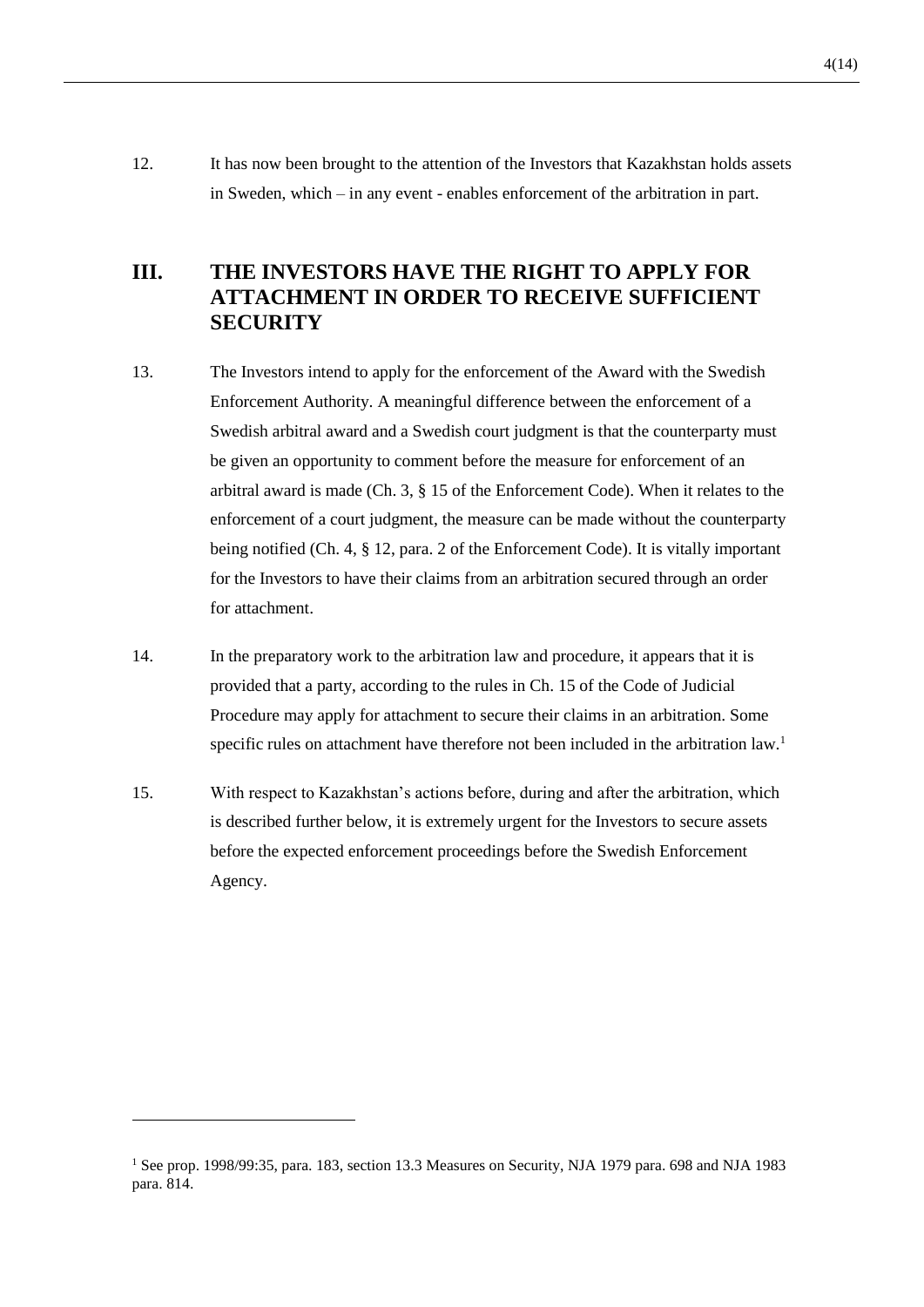## **IV. STOCKHOLM DISTRICT COURT IS THE COMPETENT COURT**

- 16. The Republic of Kazakhstan has been residing in Sweden through its embassy (Registration No. 934003-4090) with the address Birger Jarlsgatan 37, 111 45 Stockholm.
- 17. Moreover, there are some designated assets for attachment within the jurisdiction of the Stockholm District Court. The shares in the audited company in Exhibit 1 are traded on Nasdaq OMX Nordic which is one of the trading venues located in Sweden. It is practical to deal with the shares of Euroclear Sweden AB through the registration in a VPC registry according to the law of accounting and financial instruments. The provider of the shares, meaning the listed company, connects it to Euroclear, which is the central securities depository according to the law of accounting and financial instruments. Euroclear is the only one in Sweden to be responsible for the accounting of these financial instruments.<sup>2</sup>
- 18. Euroclear Sweden AB (Registration No. 556112-8074) has the registered address Box 191, 101 23 Stockholm. The company's visiting address is Klarabergsviadukten 63, 111 64 Stockholm.
- 19. The Stockholm District Court is therefore competent to try this request.

### **V. THE FACTS**

#### **A. Background**

- *1. The arbitration and the dispute*
- 20. The background to the arbitration between the parties is a flagrant breach of international law: the Kazakhstan Republic has in the year 2010 without legal grounds and without compensation expropriated the joint Investors' extremely valuable assets in the gas and oil sectors in Kazakhstan. This has given rise to the

<sup>&</sup>lt;sup>2</sup> The Swedish Enforcement Authority's guide for Seizure, 2016, p. 207-208. The guide is published on the authority's website: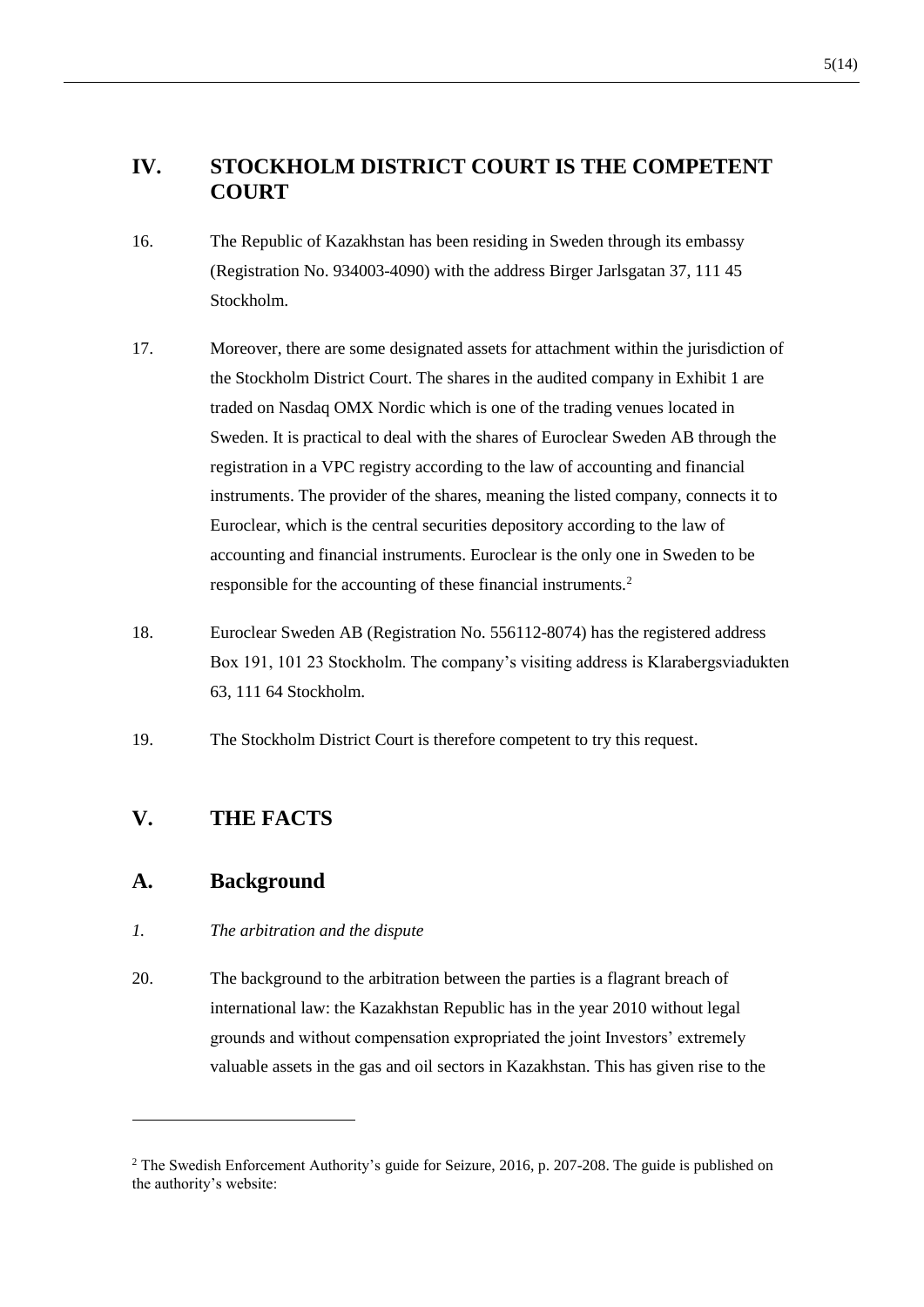extensive arbitration where the Investors were finally, despite Kazakhstan's persistent opposition, granted USD 500 million in compensation for the expropriated property.

- 21. In the Award, Exhibit 2, it clearly shows Kazakhstan's legal treatment of the Investors and their employees, including inter alia an innocent person who was incarcerated on the basis of false allegations, see specifically paragraphs 1039-1041, 1047-1049, 1060-1066 in the Award.
- 22. During the arbitral proceedings, Kazakhstan refused to pay its portion of the advance on costs to the SCC, which means that the Investors were forced to pay almost all of the costs for the arbitration which totalled USD 1,425,449<sup>3</sup>. Kazakhstan refused also to respect its contractual obligation to contribute through payment for the arbitration procedure.
- 23. The Investors have sent several letters with requests to Kazakhstan that they immediately pay the ordered amount including interest, see Exhibits 4, 5 and 6. Payments still has not been made.
- 24. Kazakhstan has made the Award capable for enforcement but instead has attacked the Award in the Svea Court of Appeal in Sweden and also opposed enforcement in other enforcement jurisdictions. In any case, Kazakhstan actions are characterized by unusual hesitancy and the applicants have, among other things, been accused of obtaining the Award through fraud.
- 25. On 19 March 2014, Kazakhstan begun an appeal in the Svea Court of Appeal. Kazakhstan made sure that the case was extremely extensive, costly and drawn out in time. Among other things, Kazakhstan submitted a new lawsuit a year and half after the original one. The appeal lasted almost three years. With the Judgment of 9 December 2016, the Svea Court of Appeal dismissed Kazakhstan's claim. The Court of Appeal's dismissal cannot be appealed.

<sup>&</sup>lt;sup>3</sup> Very late in the arbitration proceedings, the Republic of Kazakhstan finally payed USD 38,991 as a part of the additional advance payments decided by the SCC.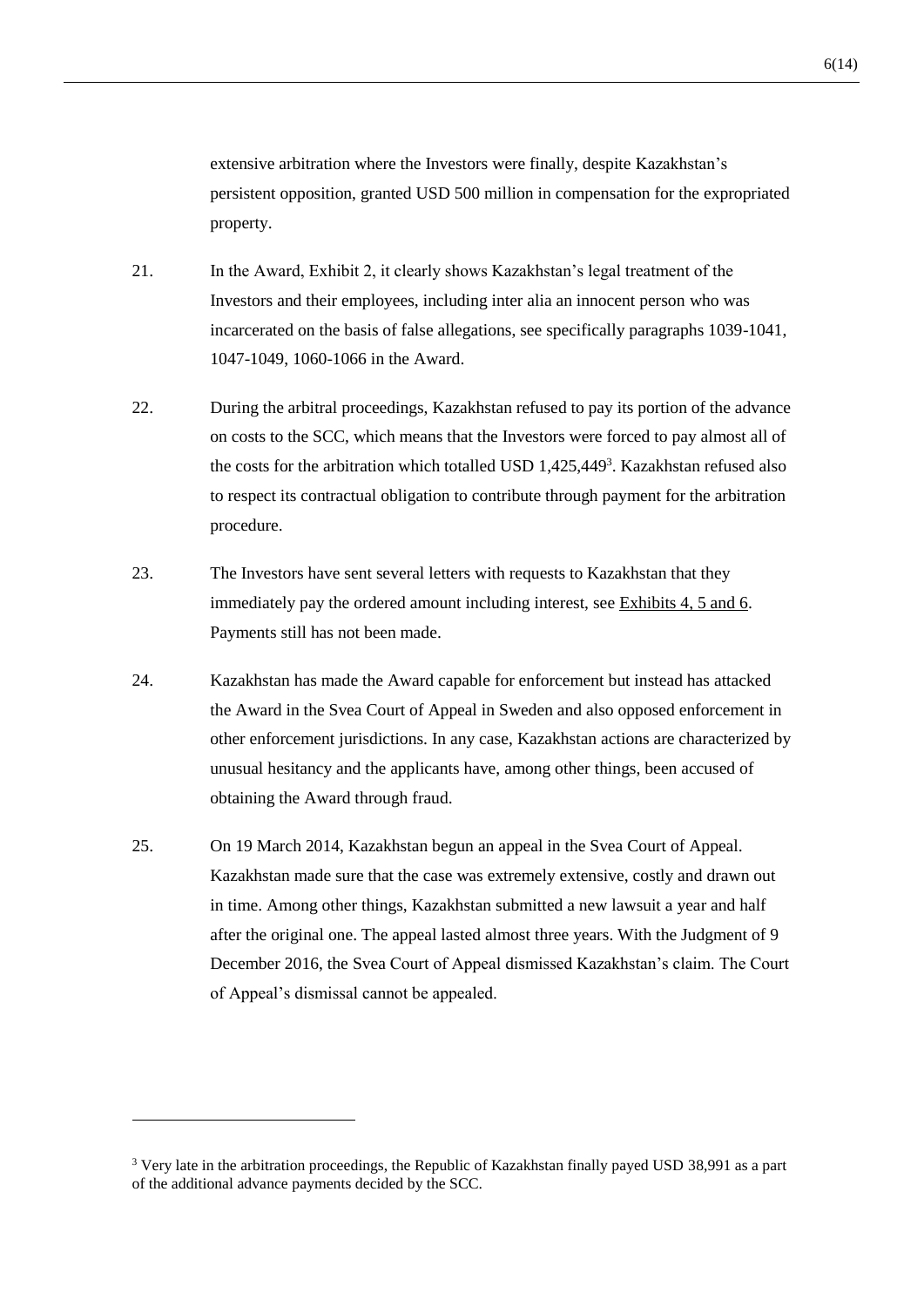- 26. The court fees were, due to Kazakhstan's actions, very high. The Investors' court fees reached up to SEK 30 million which can be compared to Kazakhstan's costs which reached closer to SEK 60 million.
- 27. In a letter from 21 December 2016, the Investors presented a request to Kazakhstan for the immediate payment of the court fees, including interest, see Exhibit 7. Payment has not been made.
- *2. Enforcement cases in the UK and USA*
- 28. In February 2014, the Investors sought enforcement of the Award before the courts in London and thereafter even in Washington and New York. These enforcement actions are still ongoing today.
- 29. According to the applicable laws in both the UK and the USA, there is a possibility for the Respondent to request that the court stay the case in order to wait for the outcome of another close related case, for example the appeal in the Svea Court of Appeal. One condition for the English or American court to make such a decision can be that the Respondent provides a security which corresponds to the size of the claim.
- 30. Kazakhstan has not made such a request in the enforcement cases, but instead has resorted to other means aside from a stay like delaying the proceedings, which until now has been very successful.
- 31. Kazakhstan has therefore for four years avoided as many payment obligations as possible attributable to the arbitration, enforcement cases and appeals.

#### **B. Property in Sweden which is owned by Kazakhstan**

- 32. It has come to the Investors' attention that Kazakhstan owns shares in certain Swedish listed companies. It is possible that Kazakhstan even owns shares in other Swedish listed companies or has other assets in the country.
- 33. According to the attached statement from Euroclear AB's registry, Exhibit 1, the shares are held by

BNYMSANV RE SANVLON RE MINNISTRY OF BNVYM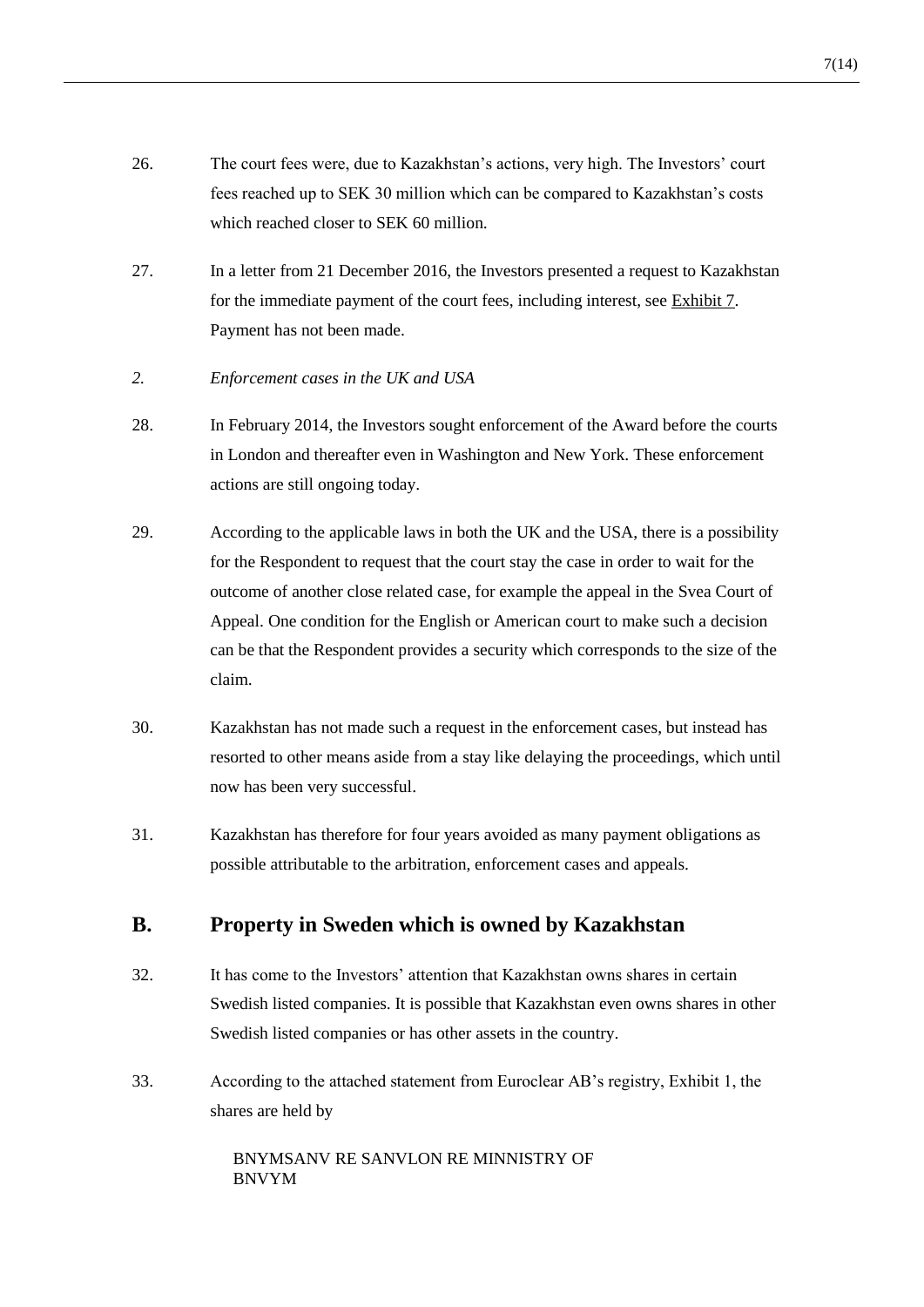11 POBEDA AVENUE ASTANA 10000 KAZAKSTAN

- 34. The abbreviation "BNYMSANV" means The Bank of New York Mellons European branch, The Bank of New York SA/NV, see attached print out from the bank's website, Exhibit 8.
- 35. The Bank of New York SA/NV is the trustee for "MINISTRY", which is understood to be the Republic of Kazakhstan's Ministry of Finance, see attached statement from, for example, Electrolux's prospectus, Exhibit 9. From the attached extract from the Ministry of Finance's website, Exhibit 10, it appears that the Ministry's address is 11 POBEDA AVENUE, ASTANA 10000, Kazakhstan.
- 36. It can be added that there is no uncertainty about the fact that the shares held in trust can be ascertained and thus also attached to the owner's debts. Trustee registration is a special type of registration form for shareholders in the VPC company (Sv. *avstämningsbolag*) that leave or, in other words, dump their shares in a bank or another securities institution. The provisions which regulate trustee registration are found in Law (1998:1479) for accounting of financial instruments.<sup>4</sup> The provisions stipulate in brief that the securities institution in question may be entered into the VPC registry and the shareholder registry kept by Euroclear Sweden AB instead of the owners of the shares covered by a management assignment. In the VPC registry and in the shareholder registry shall then state that it is a trusteeship on behalf of another party.<sup>5</sup>
- 37. In other words, it is clear that it is the Republic of Kazakhstan itself who owns the shares in the above audited Swedish listed company.

<sup>4</sup> The following appears in 12 § 1 in the law: "*On request by the central securities depository shall a trustee leave details to the central securities depository of those shareholders whose share are held in trust. The details shall concern the shareholder's name and social security number, organization number or another identification number and postal address. The trustee shall however provide the number of shares of different types which the shareholder owns. The details shall concern the relationships at a point in time decided by the central securities depository.*" (Emphasis added)

<sup>5</sup> Rolf Skog, *Rodhes aktiebolagsrätt*, published in Zeteo: 2014-08-08, p. 149.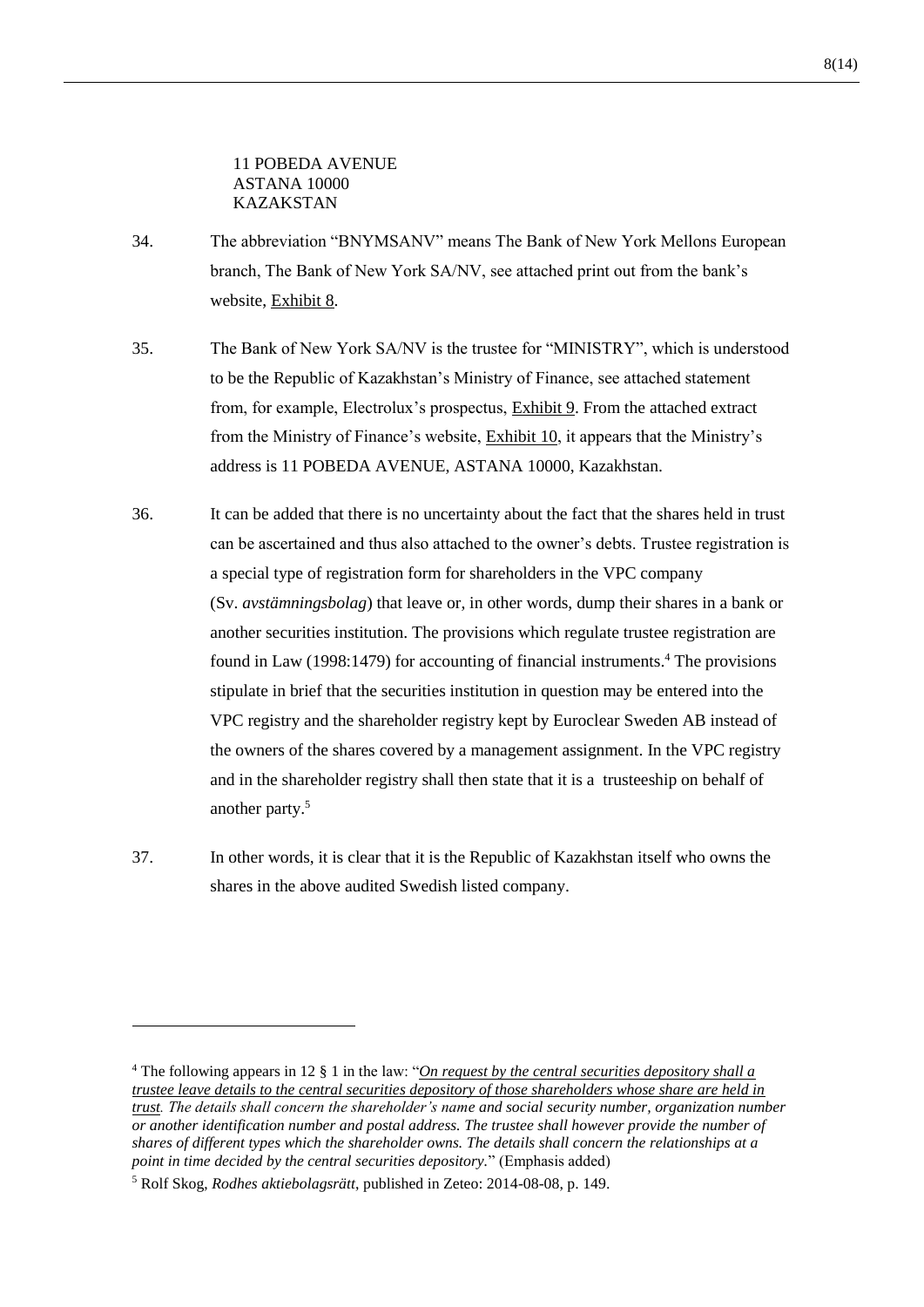#### **VI. RISK FOR SABOTAGE AND DANGER OF DELAY**

- 38. It can be expected that Kazakhstan evades enforcement by quickly disposing of assets. Foreign debtors' financial assets in Sweden are, according to the nature of things, volatile. It is a moment's work to dispose of them through electronic transactions and thereby make the proceeds forever unavailable for enforcement in Sweden. It may be noted that in Kazakhstan, over the past year, has sold shares in Electrolux worth several million SEK, compare Exhibit 9 and 1 (p. 6)
- 39. There is every reason to believe that Kazakhstan, in respect of the shares, after any notice regarding the attachment application (or for the confiscation for that matter) immediately would instruct the Bank of New York Mellon to divest its holding in the Swedish joint stock companies and instead acquire the Swedish Enforcement Authority's inaccessible assets in other countries, with comprehensive and irrevocable legal loss for the Investors as a result. The same applies to all assets that can easily be disposed of.
- 40. The Investors are, of course, aware that the mere possibility for the debtor to evade property is not sufficient enough to deem that a risk of sabotage exists. In Fitger's, and other persons', commentary on the Code for Judicial Procedure Ch. 15 para. 5, there are notes on that evidence of the sabotage risk may be attributed not only to the concrete evidence but also on the debtor's person. The same point of view is developed in Westberg's book regarding the provisional legal protection<sup>6</sup>, where he talks about a debtor who views the obstruction as a natural way to safeguard own interests and that, in that respect, attention-grabbing or grave disloyalty manifested during the current dispute can be significant.
- 41. It would be, according to what is stated in the previous and in the attached documents regarding Kazakhstan's actions, extraordinary naïve to imagine that a notice would not rule out further execution. Since Kazakhstan, so far, in all contexts in relation to the Investors is evading its payment obligations, it would seem

1

<sup>6</sup> Peter Westberg, *Det provisoriska rättsskyddet i tvistemål. En funktionsstudie över kvarstad och andra civilprocessuella säkerhetsåtgärder*, Book 3, VIII. Sabotage Measures and Risk Analysis, IX. Sabotage Measures and Distinctive Requirements. 2004, p. 69 and NJA 2005 p. 29.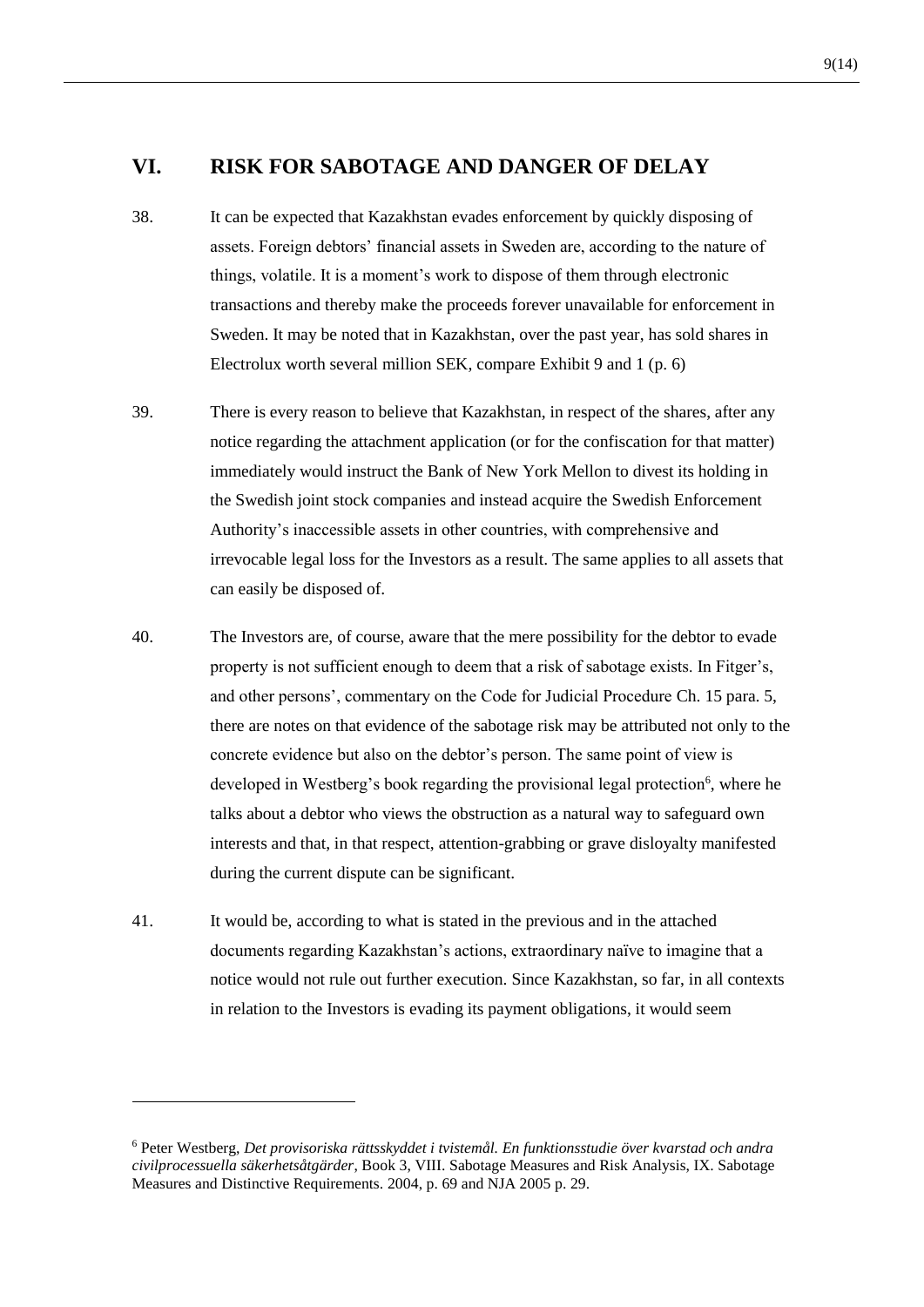extremely unlikely to allow the claim of the designated property or other volatile property.

- 42. It is to be noted that attachment of shares does not include anything else, or more, than a notice to the Bank of New York Mellon and Euroclear regarding that the shares may not be sold. If Kazakhstan does not intend to dispose of the shares, this means no interference whatsoever in relation to the business activities of the Republic. That means that no damage will be done to Kazakhstan. If, on the other hand, there is an intention to dispose of them it is obviously justified with the action without the debtor's hearing. If, in the unlikely event, Kazakhstan would have a relevant objection to comply with a Swedish arbitration, that Svea Court of Appeal has declared enforceable, such possibility can be offered during enforcement proceedings before the sale of the shares takes place. The ex parte attachment decision will therefore not cause any inconvenience to Kazakhstan.
- 43. The element "could reasonably be expected" indicates that there is a relatively low level required for the Court to acclaim the application and a milder requirement than, for example, probable cause<sup>7</sup>. It is sufficient that alleged sabotage plot emerges as a real possibility that there is reason to count on<sup>8</sup>. In general, it is difficult to produce written evidence which directly indicates a certain amount of risk and that this sabotage is imminent. Instead, other factors, such as the counterparty previously mismanaging in financial affairs and previously committed improper acts will be accepted as evidence. This is particularly true in cases like this where the other party's unfair conduct is directly related to the claim which is the basis for the attachment application. The Court may not, in the case of *ex parte* attachment, be overly cautious.<sup>9</sup>
- 44. In this case the risk of sabotage is high. It can be expected that communicating this application will become a trigger for Kazakhstan to immediately design and take

1

<sup>7</sup> Torkel Gregow, *Kvarstad och andra säkerhetsåtgärder. According to ch. 15 of the Code of Judicial Procedure*, 2014, Norstedts Juridik, p. 70.

<sup>8</sup> Torkel Gregow, *Kvarstad och andra säkerhetsåtgärder. According to ch. 15 of the Code of Judicial Procedure*, 2014, Norstedts Juridik, p. 70.

<sup>9</sup> Torkel Gregow, *Kvarstad och andra säkerhetsåtgärder. According to ch. 15 of the Code of Judicial Procedure*, 2014, Norstedts Juridik, p. 70.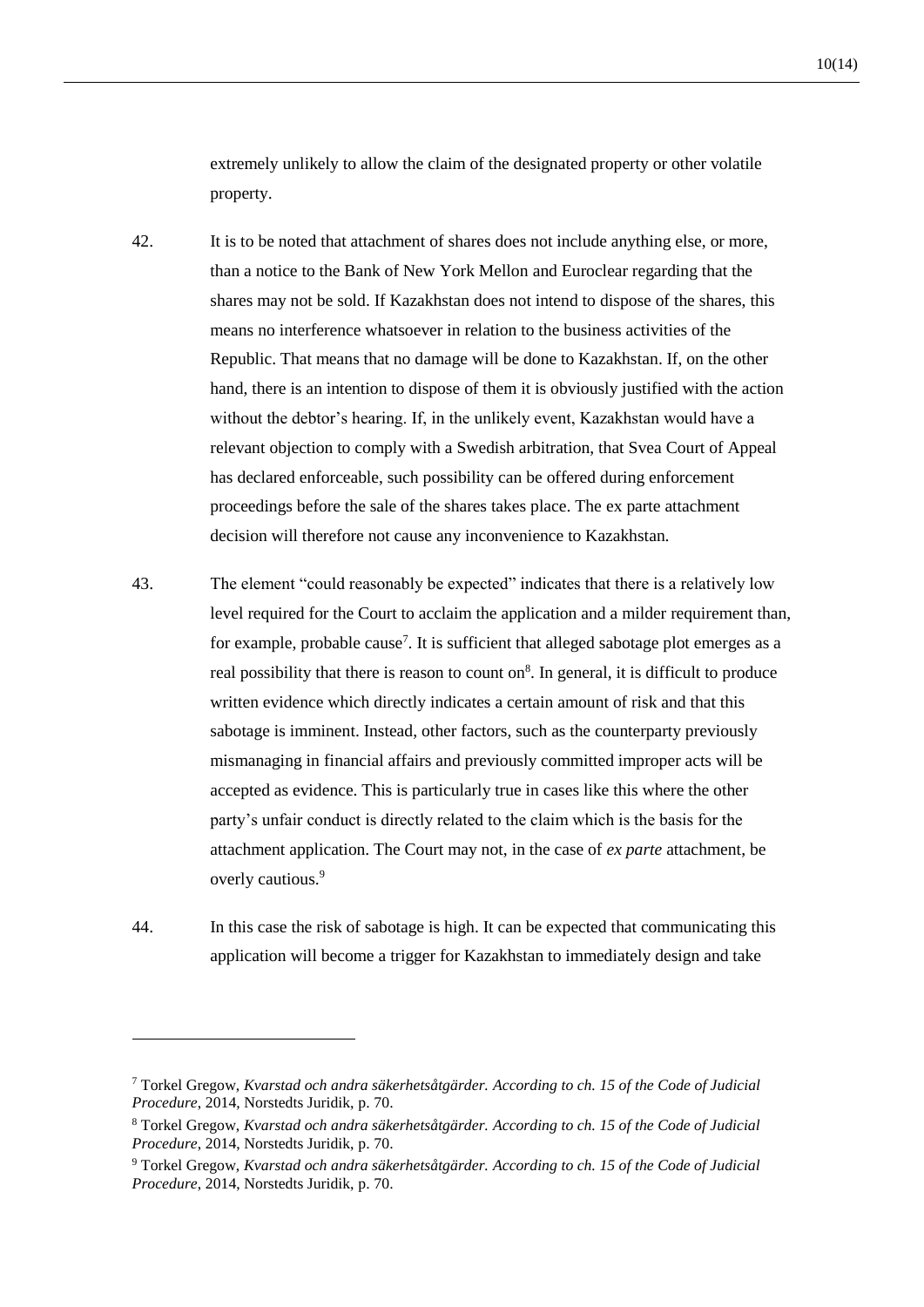sales actions, which can happen very fast. In addition, the effects of sabotage actions financially significantly harm the Investors.

# **VII. DETAILS ON SIGNIFICANT REASONS AND FREEDOM FROM PROVIDING SECURITY**

- 45. The Investors have shown particular reasons for their claim. The Investor's claim is based on an arbitration issued in Sweden. The Investor's claim has also been established by Svea Court of Appeal, since the arbitration has given rise to a case of reprimand and invalidity. By denying Kazakhstan's claim, Svea Court of Appeal has clarified that the arbitration is valid and enforceable.
- 46. There are also reasons to free the Investor's from the obligation to provide security. The main purpose of security measures according to Ch. 15 in the Code for Judicial Procedure, is to ensure the applicant's right during the proceedings, i.e. the period before the applicant's claim is settled in a decision. It is usually not given that the Court will approve the applicant's action. Hence the requirement that, as a general rule, the applicant must show probable reasons for having a claim and provide security for damage that may harm the counterparty (Ch. 15 § 1 and 6 in the Code for Judicial Procedure). The purpose of the security is thus usually to safeguard the defendant's right in case the applicant's claim is dismissed.
- 47. In the present case, where there is a final decision that determines payment obligation for Kazakhstan, the risk that the Investor's claim in the next enforcement claim will be dismissed – and thus also the risk of Kazakhstan suffering through security measures – is non-existent. Therefore there is no reason to demand security in this case.
- 48. As a result of the illegal expropriation of the Investor's assets in Kazakhstan that the Republic has exposed the Investors to, and because of the numerous and comprehensive legal processes that the Investors are forced to implement, the Investors lack assets to provide security.
- 49. In this part, the Investors refer to the arbitration, specifically see the paragraphs 1066-1084, regarding the actions taken against the Investors and their assets from the Kazakh side. Additionally, witness certificates of Anatolie Stati, Exhibit 11 (with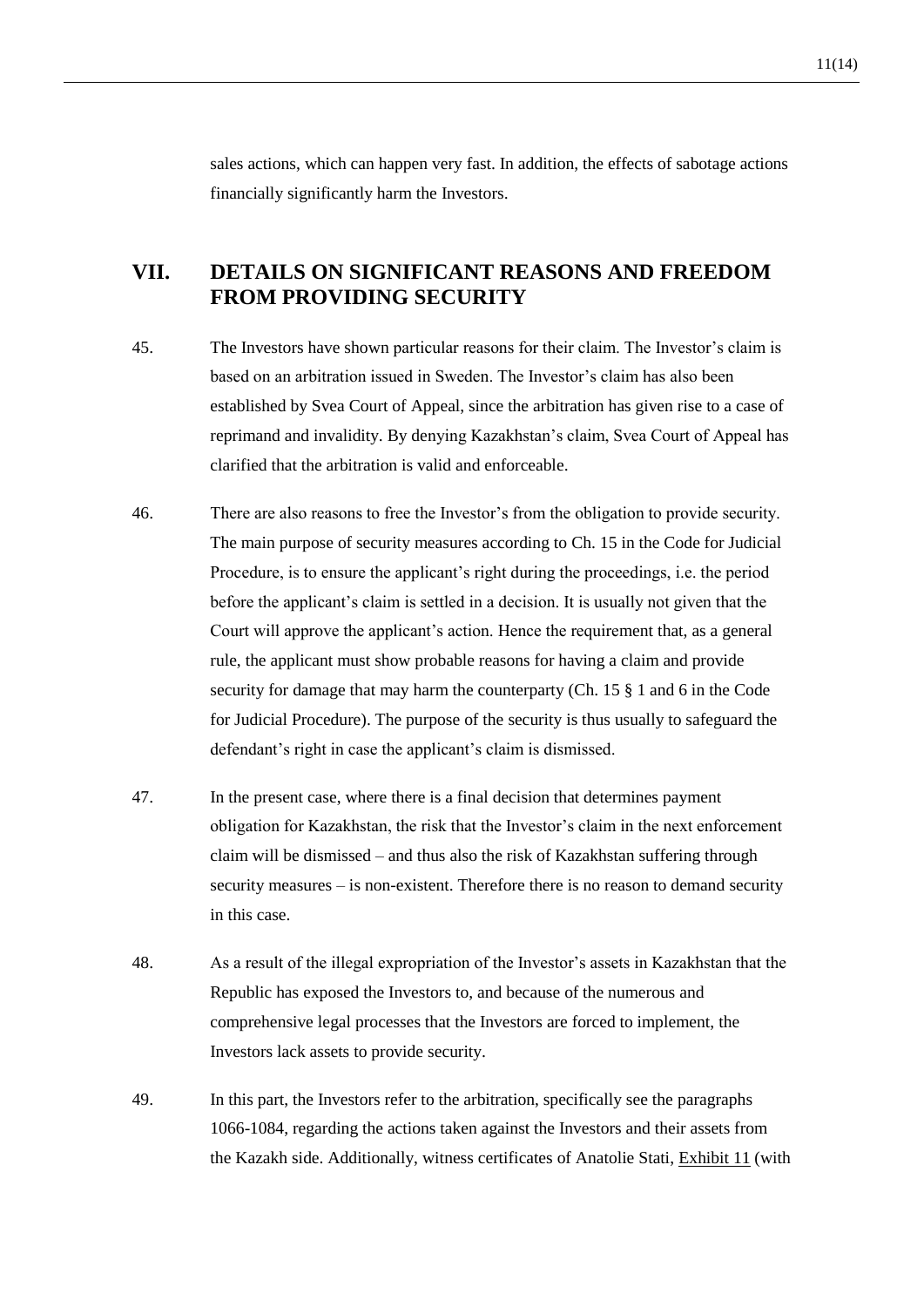Ascom's and Terra Raf's bank statements), Ascom's Annual Report for 2016 (in partial translation), Exhibit 12, and a decision on the assessment of Ascom's unpaid tax liabilities, Exhibit 13, are claimed. These documents clarify that the Investors do not have the means to provide security for the possible damage that Kazakhstan may cause.

#### **VIII. FUTURE ENFORCEMENT**

50. The Investors will, if the application for the *ex parte* attachment is upheld, as soon as possible apply for enforcement of arbitration at the Swedish Enforcement Authority.

### **IX. MISCELLANEOUS**

- 51. Authorisation documents for the Investors are attached seperately. The Power of Attorney documents will be sent in original by delivery to the District Court.
- 52. The application fee of SEK 2,800 has been paid via the Court's web-based payment service, stating "Law firm Lindahl, ex parte attachment" as reference.
- 53. As above,

Bo G.H. Nilsson

Therese Isaksson

**Ginta Ahrel**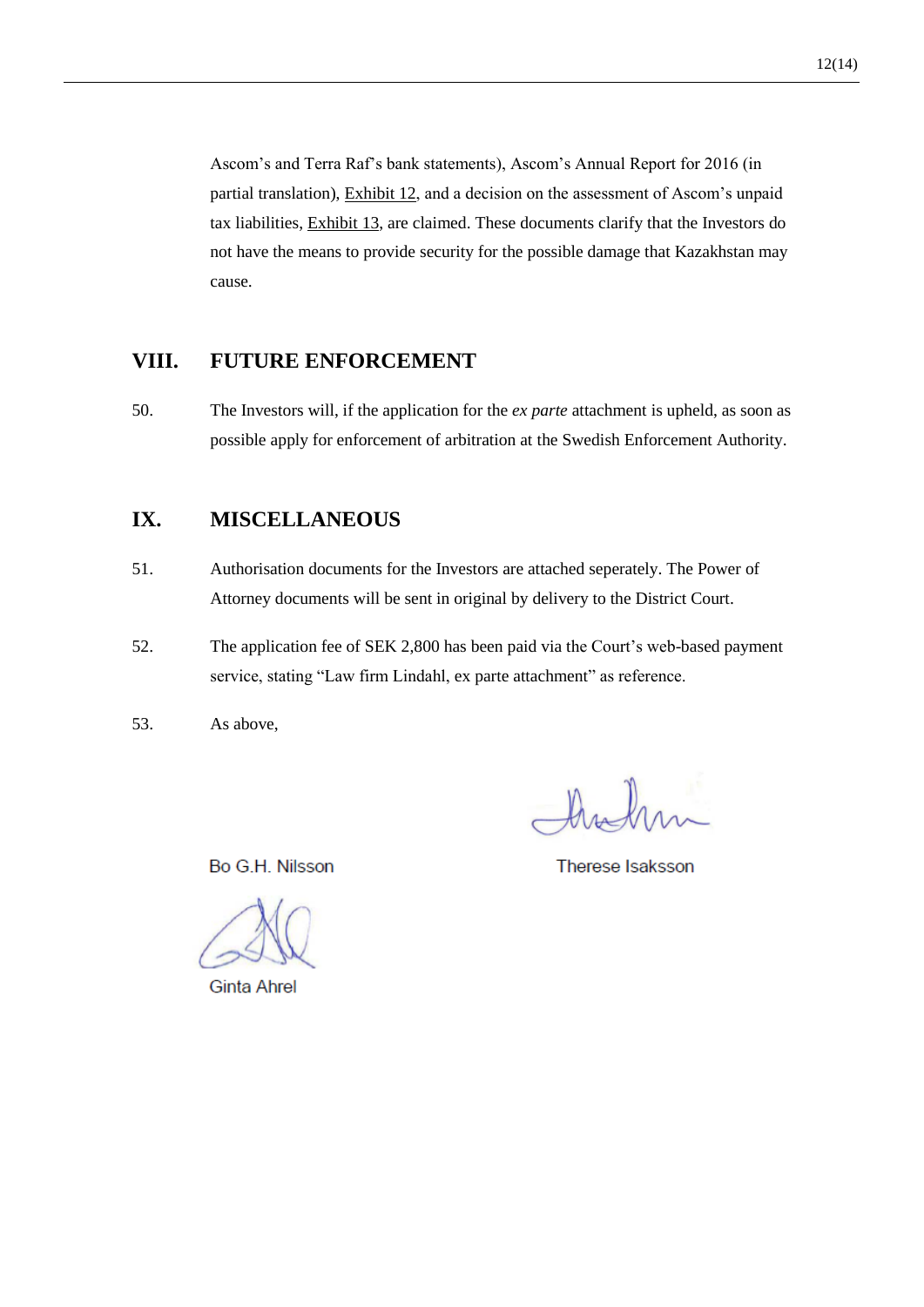### **EXHIBITS**

- 1. Excerpts from Euroclear Sweden AB's public trustee list for Swedbank AB, Hennes & Mauritz AB, Telefonaktiebolaget LM Ericsson, Aktiebolaget Volvo, Telia Company AB, Nordea Bank AB, Atlas Copco Aktiebolag, Sandvik AB, Aktiebolaget Electrolux with the record date 30 June 2017.
- 2. Arbitration announced in SCC case no. 116/2010 dated 19 December 2013.
- 3. Svea Court of Appeal's decision in case no. T 2675-14 of 9 December 2016.
- 4. Letter of 8 January 2014 from the Investors' representative (law firm King & Spalding) to Kazakhstan's representative.
- 5. Letter of 18 February 2014 from the Investors' representative (law firm King & Spalding) to Kazakhstan's representative.
- 6. Letter of 15 December 2016 from the Investors' representative (law firm King & Spalding) to Kazakhstan's representative.
- 7. Letter of 21 December 2016 from the Investors' representative (law firm Lindahl) to Kazakhstan's representative.
- 8. Print from The Bank of New York Mellon's website regarding the meaning of the abbreviation BNYMSANV.
- 9. Excerpts from Electrolux Base Prospectus Exhibiting the largest shareholders as of 31 March 2016, including the Ministry of Finance of the Republic of Kazakhstan, p. 62.
- 10. Excerpts from the Ministry of Finance of the Republic of Kazakhstan's website Exhibiting the Ministry's address.
- 11. Anatolie Stati's witness certification of 18 August 2017.
- 12. Ascom's financial statements for 2016 in partial translation.
- 13. Decision concerning confiscation regarding Ascom dated 25 July 2017.